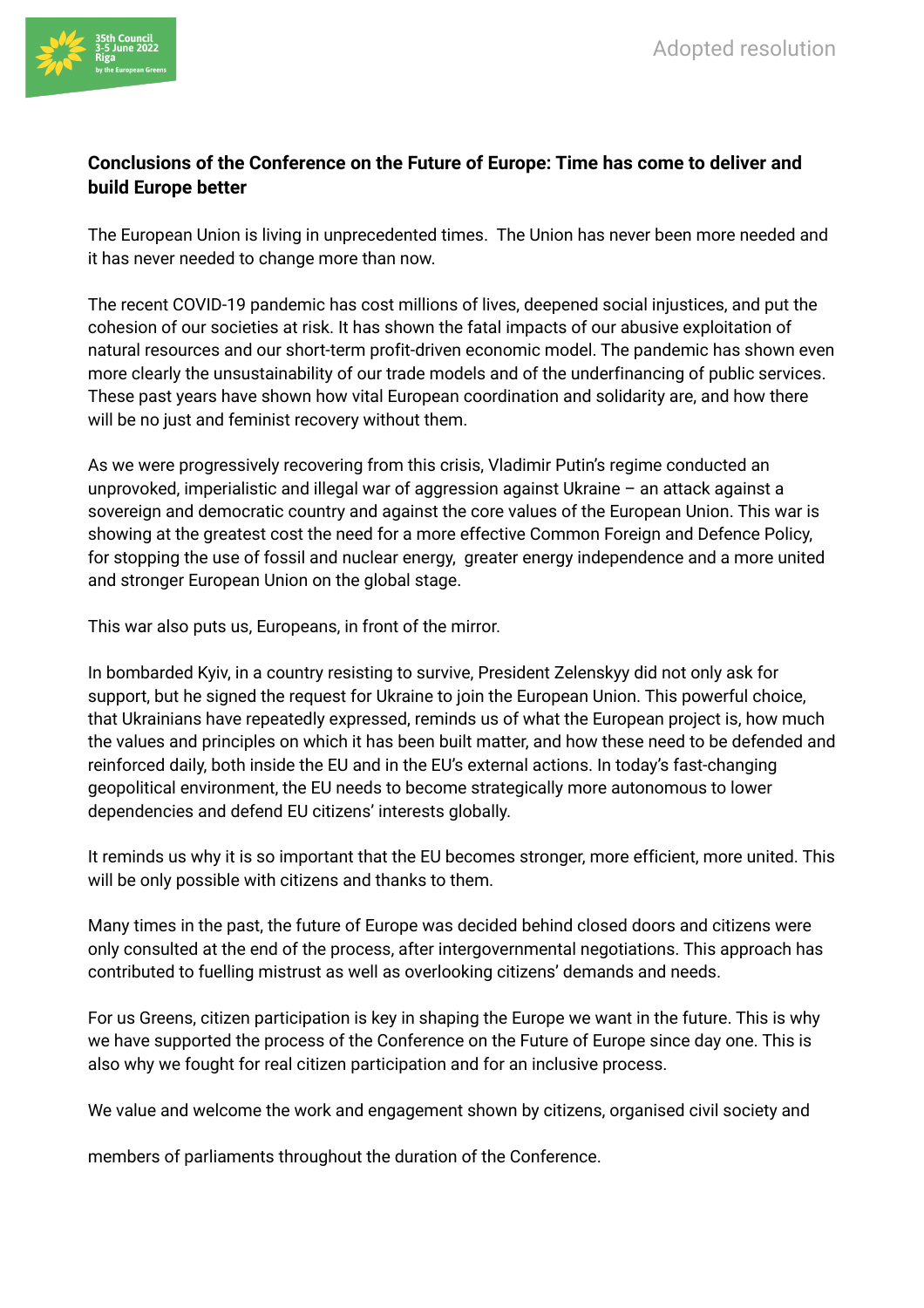

We welcome the conclusions of the Conference on the Future of Europe and the clear ambition

that citizens have shown to move Europe towards a green, social and democratic future.

We especially welcome those proposals that have been agreed to and that are key for a more progressive and sustainable future for our continent, such as:

- Reducing dependencies from oil and gas imports through energy efficiency projects; supporting affordable public transport, high-speed rail and freight network, expansion of clean and renewable energy provision;
- Introducing democratic changes like the end of unanimity, i.e. the abolition of vetoes<sup>\*</sup>, the right of legislative initiative for the European Parliament, the introduction of transnational lists, the strengthening of transparency in decision-making, and a broader right of access to documents, in particular in Council;
- Accomplishing independence from oil and gas imports by replacing them with renewable energies by speeding up the green transition, in particular through more European investments;
- Reforming of the European fiscal rules, which are the baseline for the livelihood of millions of European citizens, and a functioning and prosperous economy. The Stability and Growth Pact must function for all countries and provide the necessary tools and means to invest in decarbonisation, digitalisation, good labour, an affordable health system, security and clean energy systems, etc. Our common European fiscal and economic framework must work for the people and be democratic. Modernising our fiscal rules is also a necessity to strengthen European sovereignty, and the ability to act and to further strengthen the international role of the euro.
- Guaranteeing the right to affordable energy, to access to the internet, to minimum social standards, including minimum pensions, access to social housing when needed, better and harmonised rights at birth of children and for families for marriage and adoption;
- Ensuring that social rights take precedence in case of conflict with economic freedoms, including via the introduction of a social progress protocol in the Treaties;
- Guaranteeing that large companies are properly taxed, and that tax havens are abolished in the EU;
- Securing the more effective protection of the Rule of Law, including by making the EU Charter of Fundamental Rights universally applicable and enforceable;
- Making sure that European Trade agreements with third countries are in line with the Paris Agreement and address serious human rights issues. Trade should become a true means to an end, and no longer an end in itself.

The Conference on the Future of Europe process has confirmed that it is both possible and necessary to include citizens in a participatory way. It has created innovative tools for citizens' participation and for inclusive deliberation. It has demonstrated that building more democratic, accountable and effective institutions requires the introduction of new instruments for the participation of citizens in EU decision-making.

We welcome the Conference's efforts to engage young people directly in its activities. However, it is important this input is not forgotten. Youth engagement must not be a superficial act or void of